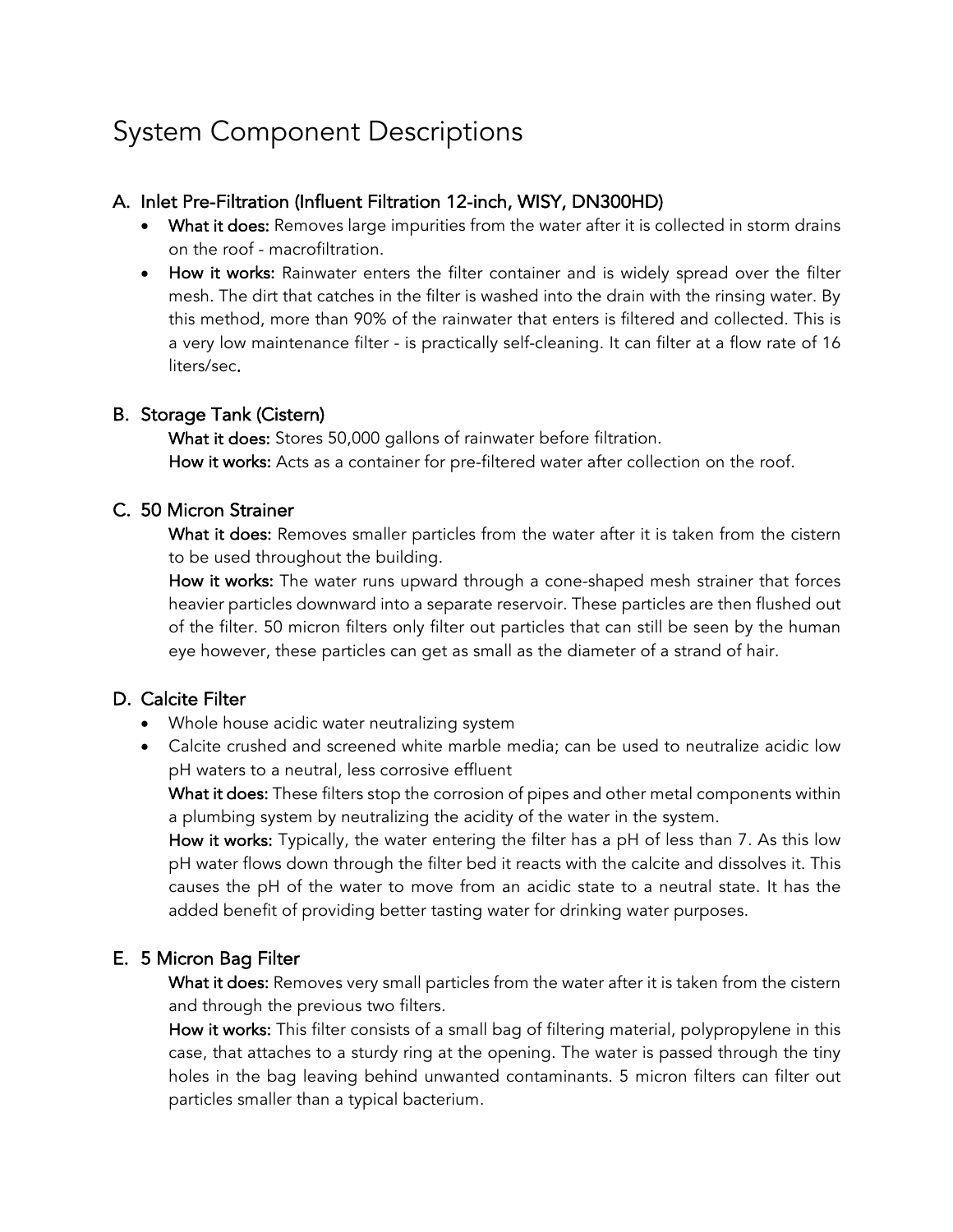# F. UV Filter

What it does: The final filter in the filtration skid that removes very small, harmful particles left in the water after the previous three filters.

How it works: Water is exposed to different intensity UV lights. The UV light penetrates the cell walls of microorganisms in the water and "inactivates" them by destroying their ability to replicate and infect. These filters have the ability to inactivate nearly 100% of the harmful organisms found in water, such as bacteria, viruses, mold, and algae. This filter is beneficial as it does not introduce chemicals into the water.

# Graphic can show filter skid and then will run through the order of each filter and what each filter does

## G. Day tank

What it does: Stores water after the filtration skid and before it is sent to the toilets throughout the building.

How it works: A 1000-gallon tank, much smaller than the cistern. It acts as an in between container between the water filtration and the distribution to the rest of the buildings.

#### H. Flow meter

What it does: Measures the flow of water through a pipe.

How it works: An impeller turns as water flows through it, causing the flow meter to emit a signal that can be used to determine the flow rate. This flow rate is monitored by the university and is being used to produce the water usage data used in this display!

## Catchment System:

Storm drains on the roof of the building have sufficient water diverted to the rainwater cistern to be used for rainwater filtration. The rest is diverted to the city waste system, connected under the building.

## Cistern:

50,000-gallon cistern. All rainwater is diverted to this cistern and is then pumped on demand? To the filter skid to be used throughout the building.

## UV Filter:

One of the main filters to filter out unwanted things in the water on a microscopic scale.

## 50 Micron Filter:

Filters out things on a very small scale.

Day Tank: